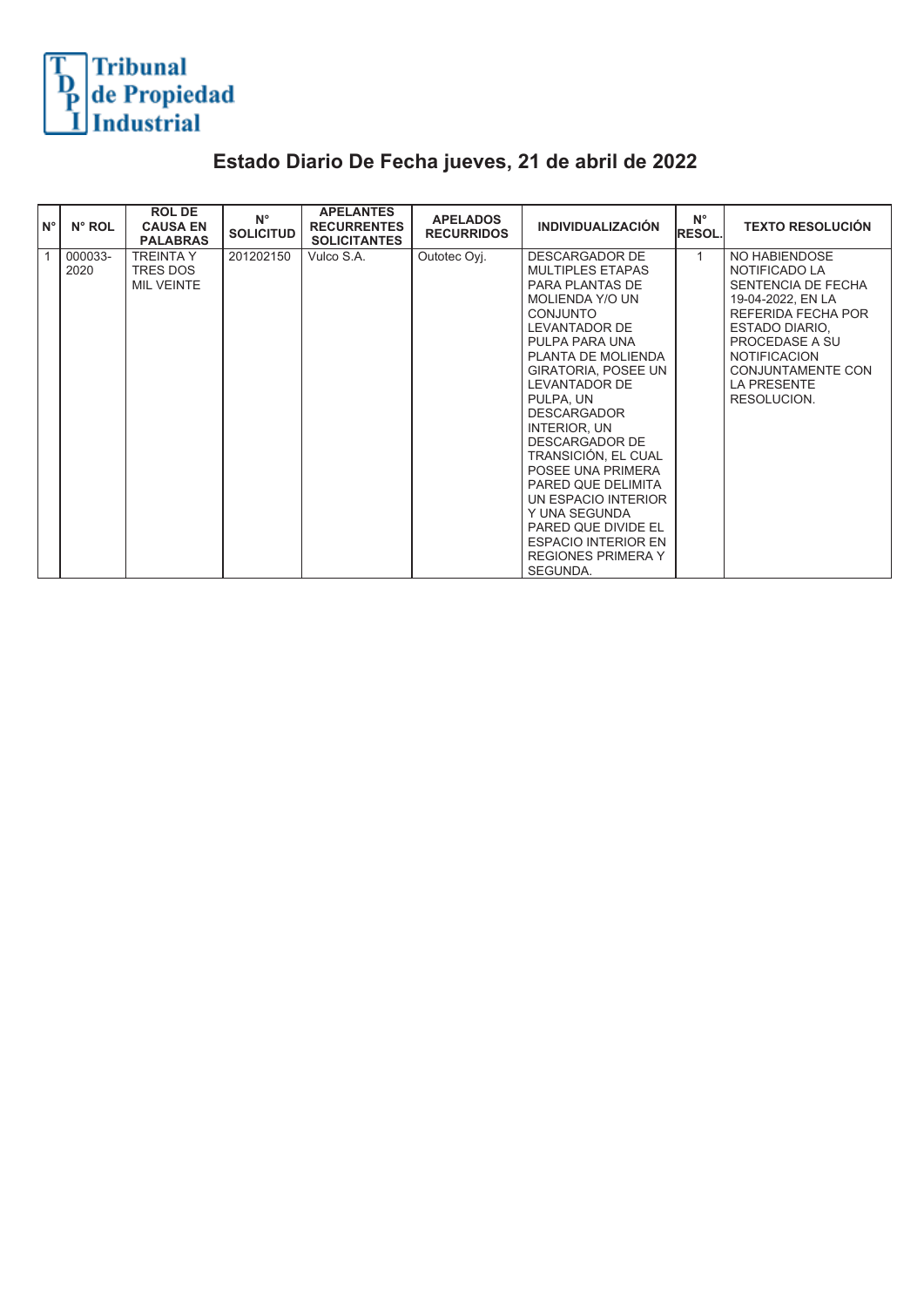| $N^{\circ}$    | N° ROL          | <b>ROL DE</b><br><b>CAUSA EN</b><br><b>PALABRAS</b>                           | $N^{\circ}$<br><b>SOLICITUD</b> | <b>APELANTES</b><br><b>RECURRENTES</b><br><b>SOLICITANTES</b>                              | <b>APELADOS</b><br><b>RECURRIDOS</b> | <b>INDIVIDUALIZACIÓN</b>                                                                                                                                                                                                                                                                                                                                                                                                                                                                                                                                                                                                                                                                                                                                                                                                                                                                                                                                                                                                                     | $N^{\circ}$<br><b>RESOL.</b> | <b>TEXTO RESOLUCIÓN</b>                                                               |
|----------------|-----------------|-------------------------------------------------------------------------------|---------------------------------|--------------------------------------------------------------------------------------------|--------------------------------------|----------------------------------------------------------------------------------------------------------------------------------------------------------------------------------------------------------------------------------------------------------------------------------------------------------------------------------------------------------------------------------------------------------------------------------------------------------------------------------------------------------------------------------------------------------------------------------------------------------------------------------------------------------------------------------------------------------------------------------------------------------------------------------------------------------------------------------------------------------------------------------------------------------------------------------------------------------------------------------------------------------------------------------------------|------------------------------|---------------------------------------------------------------------------------------|
| $\overline{2}$ | 001179-<br>2020 | UN MIL<br><b>CIENTO</b><br><b>SETENTA Y</b><br><b>NUEVE DOS</b><br>MIL VEINTE | 201702906                       | <b>ALION ENERGY</b><br>, $INC$                                                             |                                      | SISTEMA PARA HACER<br><b>GIRAR LOS MODULOS</b><br><b>FOTOVOLTAICOS</b><br>DISPUESTOS EN UNA<br>FILA, DONDE UN<br><b>MIEMBRO</b><br><b>ESTRUCTURAL</b><br>ALARGADO QUE SE<br><b>EXTIENDE A LO LARGO</b><br>Y ES PARALELO A LA<br>FILA, PROYECCIONES<br>ACOPLADAS AL<br><b>MIEMBRO</b><br><b>ESTRUCTURAL</b><br>ALARGADO, UN<br>ACCIONADOR, Y<br>MECANISMOS DE<br><b>ACCIONAMIENTO</b><br><b>ACOPLADOS A LOS</b><br><b>MODULOS</b><br>FOTOVOLTAICOS, EN<br>DONDE LA<br><b>ACTIVACION DEL</b><br><b>ACCIONADOR MUEVE</b><br>EL MIEMBRO<br><b>ESTRUCTURAL</b><br>ALARGADO, EL<br><b>MOVIMIENTO DEL</b><br><b>MIEMBRO</b><br><b>ESTRUCTURAL</b><br>ALARGADO MUEVE<br>LAS PROYECCIONES<br>ALARGADO, UN<br>ACCIONADOR, Y<br><b>MECANISMOS DE</b><br><b>ACCIONAMIENTO</b><br><b>ACOPLADOS A LOS</b><br><b>MODULOS</b><br>FOTOVOLTAICOS, EN<br>DONDE LA<br><b>ACTIVACION DEL</b><br><b>ACCIONADOR MUEVE</b><br>EL MIEMBRO<br><b>ESTRUCTURAL</b><br>ALARGADO, EL<br>MOVIMIENTO DELDEL<br><b>MIEMBRO</b><br><b>ESTRUCTURAL</b><br>ALARGADO MUEVE<br>LAS | $\mathbf{1}$                 | REITERESE DECRETO DE<br><b>AUTOS EN RELACION</b><br>POR CAMBIO DE ESTADO<br>PROCESAL. |
| 3              | 001286-<br>2020 | UN MIL<br><b>DOSCIENTOS</b><br>OCHENTA Y<br>SEIS DOS MIL<br><b>VEINTE</b>     | 201803221                       | <b>WALTER</b><br><b>FRANCISCO</b><br><b>ALFREDO</b><br><b>BUSCHMANN</b><br><b>SCHIRMER</b> |                                      | <b>DISPOSITIVO</b><br>ESTRUCTURAL PARA<br>JAULAS METÁLICAS DE<br>CRIANZA DE PECES,<br>CONFORMADO POR LA<br>UNIÓN MEDIANTE<br>CORDÓN DE<br>SOLDADURA DE<br><b>DISTINTOS</b><br><b>COMPONENTES</b><br>METÁLICOS, COMO<br>PERFIL<br>RECTANGULAR,<br>RIOSTRAS, Y<br>ELEMENTOS DE<br>REFUERZO.<br>DESTINADO A<br>MEJORAR LA<br>RELACIÓN PESO,<br><b>RESISTENCIA Y</b><br>FLEXIBILIDAD DE<br>PASILLOS, TE Y CRUZ<br><b>QUE FORMAN LAS</b><br>JAULAS. [Modelo de<br>Utilidad]                                                                                                                                                                                                                                                                                                                                                                                                                                                                                                                                                                       | $\mathbf{1}$                 | SE FIJA AUDIENCIA<br>PERICIAL PÚBLICA, A<br>TRAVÉS DE VIDEO<br><b>CONFERENCIA</b>     |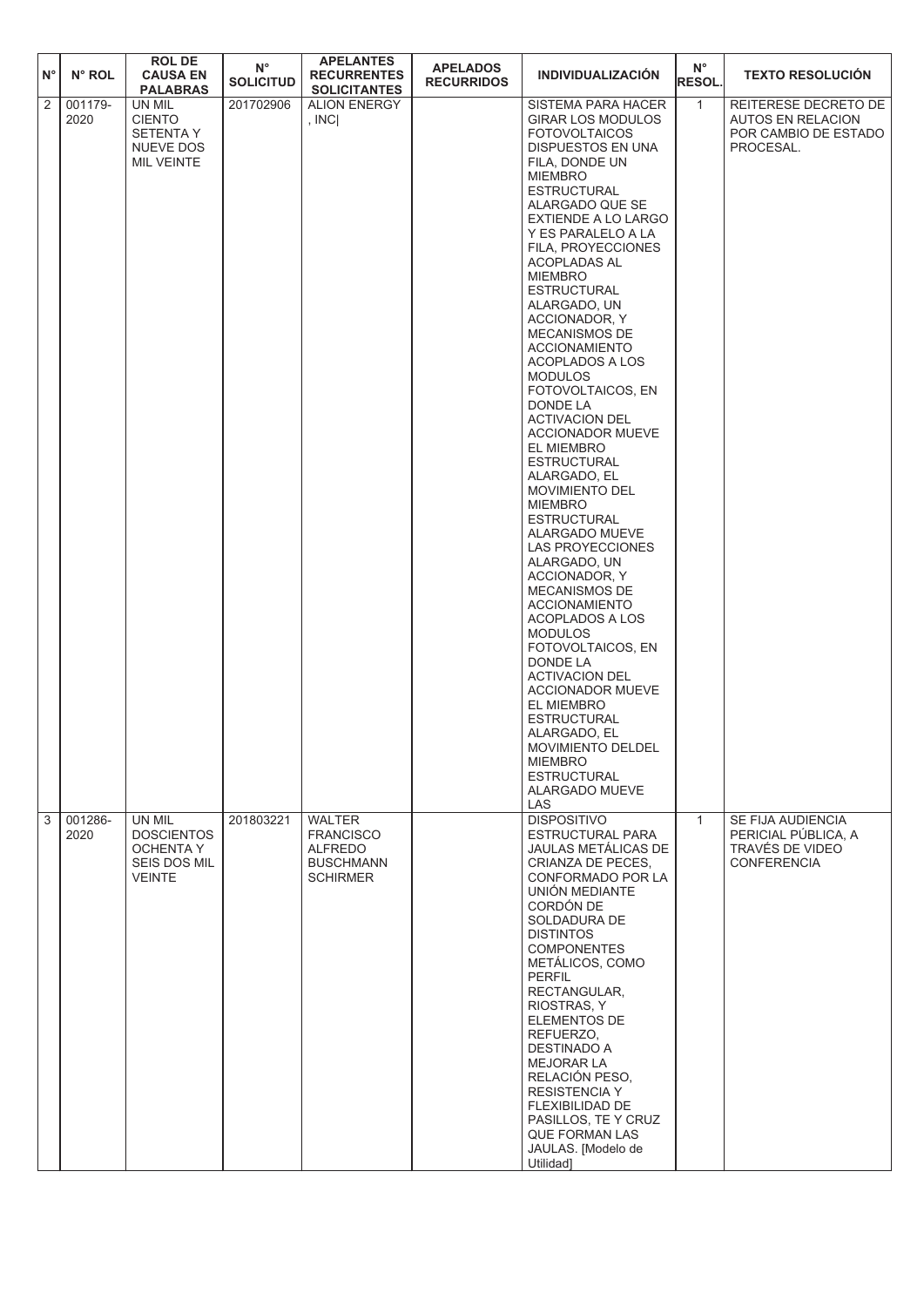| $N^{\circ}$    | N° ROL          | <b>ROL DE</b><br><b>CAUSA EN</b><br><b>PALABRAS</b>                                      | $N^{\circ}$<br><b>SOLICITUD</b> | <b>APELANTES</b><br><b>RECURRENTES</b><br><b>SOLICITANTES</b> | <b>APELADOS</b><br><b>RECURRIDOS</b>                                                      | <b>INDIVIDUALIZACIÓN</b>                                                                                                                                                                                                                                                                                                                                                                                                                                           | $N^{\circ}$<br><b>RESOL.</b> | <b>TEXTO RESOLUCIÓN</b>                                                                                                                                                                                                                                                                                                                                                                                                      |
|----------------|-----------------|------------------------------------------------------------------------------------------|---------------------------------|---------------------------------------------------------------|-------------------------------------------------------------------------------------------|--------------------------------------------------------------------------------------------------------------------------------------------------------------------------------------------------------------------------------------------------------------------------------------------------------------------------------------------------------------------------------------------------------------------------------------------------------------------|------------------------------|------------------------------------------------------------------------------------------------------------------------------------------------------------------------------------------------------------------------------------------------------------------------------------------------------------------------------------------------------------------------------------------------------------------------------|
| $\overline{4}$ | 001318-<br>2020 | UN MIL<br><b>TRECIENTOS</b><br><b>DIECIOCHO</b><br><b>DOS MIL</b><br><b>VEINTE</b>       | 201800598                       | <b>SIEMENS</b><br><b>AKTIENGESELLSCHAFT</b>                   |                                                                                           | <b>ACCIONAMIENTO PARA</b><br>SISTEMA DE CINTA<br>TRANSPORTADORA.<br>QUE COMPRENDE UN<br><b>MOTOR SÍNCRONO</b><br><b>EXCITADO</b><br>PERMANENTEMENTE,<br>EL CUAL COMPRENDE<br>UN MEDIO DE<br>SUJECIÓN,<br>ASEGURADO AL<br>ESTATOR Y AL ROTOR<br>POR MEDIO DE<br><b>PRIMEROS Y</b><br><b>SEGUNDOS MEDIOS</b><br>DE SUJECIÓN;<br>MÉTODO PARA<br><b>MONTAR UN</b><br><b>ACCIONAMIENTO EN</b><br>UN SISTEMA DE CINTA<br><b>TRANSPORTADORA</b>                           | $\overline{2}$               | CODIGO C/2022/004820: A<br>LO PRINCIPAL: COMO SE<br>PIDE. A LA SUSPENSION<br>SOLICITADA; AL OTROSI:<br>POR ACOMPAÑADO.<br>REITERESE DECRETO DE<br><b>AUTOS EN RELACION</b><br>POR CAMBIO DE ESTADO<br>PROCESAL.                                                                                                                                                                                                              |
| $\sqrt{5}$     | 001405-<br>2020 | UN MIL<br><b>CUATROCIENTDS</b><br><b>CINCO DOS</b><br><b>MIL VEINTE</b>                  | 201600248                       | <b>TESSENDERLO</b><br><b>GROUP NV</b>                         |                                                                                           | MÉTODO PARA<br>PRODUCIR UN<br><b>MATERIAL</b><br><b>QUERATINOSO</b><br><b>HIDROLIZADO</b>                                                                                                                                                                                                                                                                                                                                                                          | 2                            | <b>JURAMENTO</b><br>A SUS AUTOS<br><b>JURAMENTO</b>                                                                                                                                                                                                                                                                                                                                                                          |
| 6              | 001537-<br>2020 | <b>UN MIL</b><br><b>QUINIENTOS</b><br><b>TREINTA Y</b><br>SIETE DOS<br><b>MIL VEINTE</b> | 201600657                       | <b>FMC</b><br><b>CORPORATION</b>                              |                                                                                           | <b>COFORMULACIONES</b><br>DE BIFENTRINA CON<br><b>AGENTES DE</b><br>PROTECCIÓN DE<br><b>CULTIVOS DE ALTO</b><br>PUNTO DE FUSIÓN<br>PARA USO CON<br><b>FERTILIZANTES</b><br>LÍQUIDOS.                                                                                                                                                                                                                                                                               | $\overline{2}$               | CODIGO C/2022/004803: A<br>LO PRINCIPAL: COMO SE<br>PIDE, A LA SOLICITUD DE<br><b>ALEGATO POR</b><br>VIDEOCONFERENCIA; AL<br><b>OTROSI: TENGASE POR</b><br>ANUNCIADO.<br>M.M.R. DESÍGNESE<br>PERITO A DOÑA MYRIAM<br>NAVARRO PEREZ.<br><b>BIOQUÍMICA</b>                                                                                                                                                                     |
| $\overline{7}$ | 001539-<br>2020 | UN MIL<br><b>QUINIENTOS</b><br><b>TREINTA Y</b><br>NUEVE DOS<br><b>MIL VEINTE</b>        | 201500418                       | <b>OPKO</b><br>PHARMACEUTICALISDUSTRIAL DE<br>LLC.            | <b>ASOCIACIÓN</b><br><b>LABORATORIOS</b><br>AG.,<br><b>LABORATORIOS</b><br>RECALCINE S.A. | <b>FORMULACION</b><br>ACUOSA TOPICA QUE<br><b>COMPRENDE UN</b><br><b>FARMACO</b><br>FARMACÉUTICOS ANTIANGIOGENICO<br>QUE ES UN<br><b>ANTICUERPO ANTI-</b><br><b>VEGF Y UN LIPOSOMA</b><br>FORMADO DE UN<br>LIPIDO A BASE DE<br>PEG: SU USO EN EL<br>TRATAMIENTO DE UNA<br>ENFERMEDAD O<br><b>CONDICION</b><br>RELACIONADA CON<br>VEGF: Y METODO<br>PARA TRATAR<br><b>CANCER, PSORIASIS Y</b><br>EDEMA MACULAR<br>DIABETICO, ENTRE<br><b>OTRAS</b><br>ENFERMEDADES. | 2                            | CÓDIGO C/2022/004869:<br><b>TENGASE PRESENTE LA</b><br><b>DELEGACION</b><br>PROVEYENDO ESCRITO<br>DE FECHA 20-04-2022: A<br>LO PRINCIPAL: TENGASE<br>POR ANUNCIADO; AL<br>PRIMER OTROSI: COMO<br>SE PIDE, A LA SOLICITUD<br>DE ALEGATO POR<br>VIDEOCONFERENCIA; AL<br><b>SEGUNDO OTROSI:</b><br>TENGASE PRESENTE.<br>SE CITA A LAS PARTES A<br>UN COMPARENDO DE<br>ESTILO PARA LA<br><b>DESIGNACIÓN DEL</b><br><b>PERITO</b> |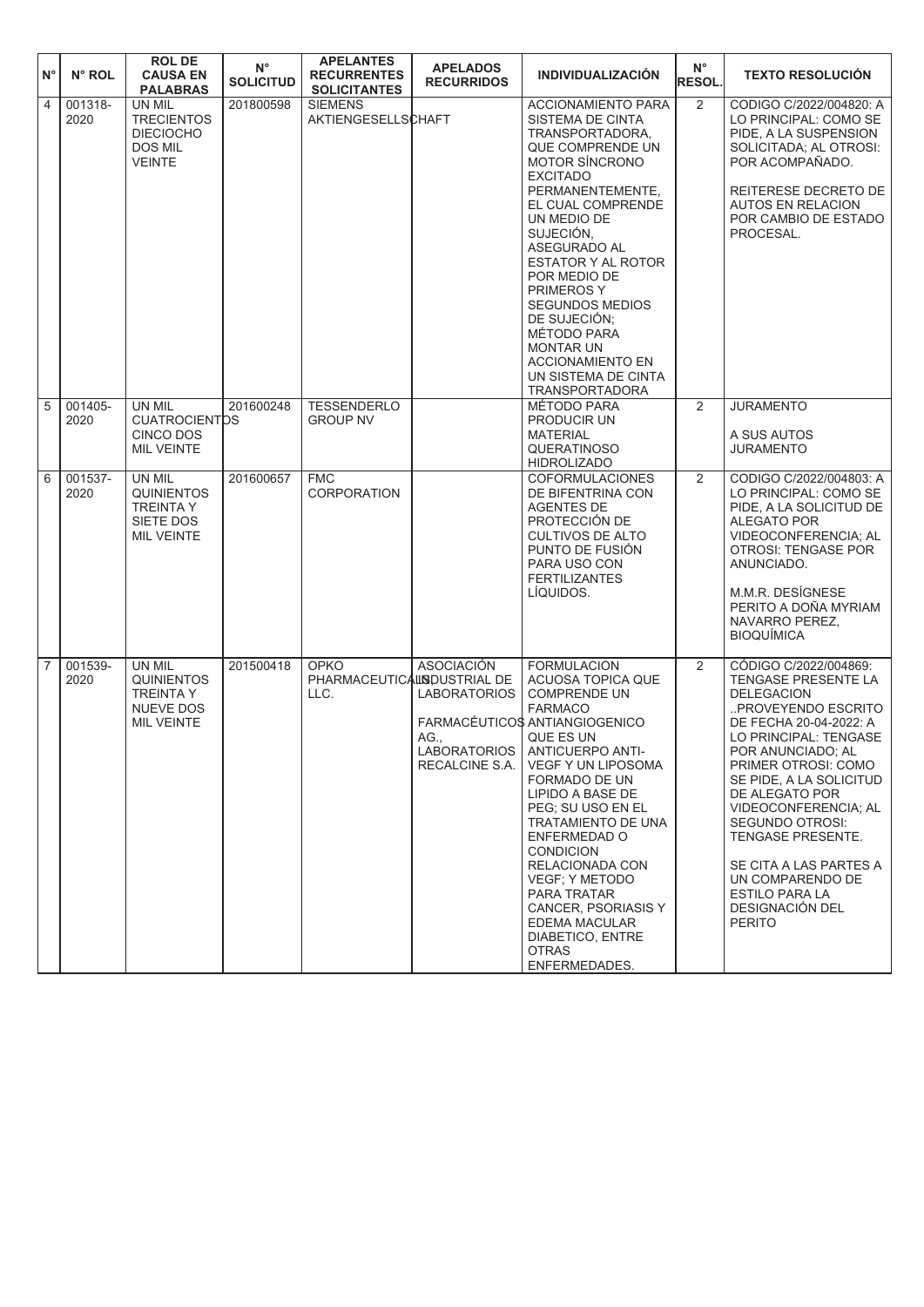| $N^{\circ}$     | N° ROL          | <b>ROL DE</b><br><b>CAUSA EN</b><br><b>PALABRAS</b>                                 | $N^{\circ}$<br><b>SOLICITUD</b> | <b>APELANTES</b><br><b>RECURRENTES</b><br><b>SOLICITANTES</b> | <b>APELADOS</b><br><b>RECURRIDOS</b> | <b>INDIVIDUALIZACIÓN</b>                                                                                                                                                                                                                                                                                                                                                                                                              | $N^{\circ}$<br><b>RESOL.</b> | <b>TEXTO RESOLUCIÓN</b>                                                                                                                            |
|-----------------|-----------------|-------------------------------------------------------------------------------------|---------------------------------|---------------------------------------------------------------|--------------------------------------|---------------------------------------------------------------------------------------------------------------------------------------------------------------------------------------------------------------------------------------------------------------------------------------------------------------------------------------------------------------------------------------------------------------------------------------|------------------------------|----------------------------------------------------------------------------------------------------------------------------------------------------|
| 8               | 001678-<br>2021 | UN MIL<br><b>SEISCIENTOS</b><br><b>SETENTA Y</b><br>OCHO DOS<br>MIL VEINTE Y<br>UN. | 201403370                       | NOVARTIS AG                                                   |                                      | <b>COMPOSICIÓN</b><br>ACUOSA QUE TIENE<br>UN PH DE 6,0 Y<br><b>COMPRENDE UN</b><br><b>ANTICUERPO ANTI-</b><br><b>BAFFR NO</b><br>FUCOSILADO,<br>SACAROSA COMO<br>ESTABILIZADADOR,<br><b>HISTIDINA COMO</b><br><b>AGENTE</b><br>AMORTIGUADOR, Y<br>POLISORBATO 20<br>COMO UN<br>SURFACTANTE:<br><b>DISPOSITIVO DE</b><br>SUMINISTRO; JERINGA<br>PRE-CARGADA; Y SU<br>USO.<br>[Registro Nro. 63583]                                     | $\mathbf{1}$                 | <b>CONCEDE PROTECCION</b>                                                                                                                          |
| 9               | 000046-<br>2022 | <b>CUARENTA Y</b><br>SEIS DOS MIL<br><b>VEINTEY</b><br><b>DOS</b>                   | 0114-15                         | Eisai R&D<br>Management Co.<br>Ltd.                           |                                      | <b>ANTICUERPO ANTI-</b><br>FRACTALKINA (ANTI-<br>FKN): COMPOSICIÓN<br>FARMACÉUTICA QUE<br><b>COMPRENDE DICHO</b><br><b>ANTICUERPO ANTI-</b><br>FKN; ÁCIDO NUCLEICO;<br>VECTOR; CÉLULA<br>HUÉSPED; USO DEL<br>ANTICUERPO ANTI-FKN<br>PARA TRATAR COLITIS<br>ULCEROSA,<br>ENFERMEDAD DE<br>CROHN, ARTRITIS<br>REUMÁTICA O<br><b>HEPATITIS</b><br><b>AUTOINMUNE</b><br>(Divisional de sol. N°<br>201201143)<br>[Registro Nro. 62,891]    | $\mathbf{1}$                 | AGREGUESE A SUS<br><b>AUTOS OFICIO DEL</b><br>INAPI, POR CUMPLIDO LO<br>ORDENADO.<br>AUTOS EN RELACION.                                            |
| 10 <sup>1</sup> | 000231-<br>2022 | <b>DOSCIENTOS</b><br><b>TREINTA Y</b><br>UN DOS MIL<br><b>VEINTEY</b><br><b>DOS</b> | 1457314                         | <b>DESTILERÍA</b><br>CÓNCLAVE<br><b>LTDA</b>                  | THE BASTARDS<br><b>SPA</b>           | <b>BASTARDO</b><br><b>DESTILERÍA</b><br>CÓNCLAVE                                                                                                                                                                                                                                                                                                                                                                                      | $\overline{2}$               | PROVEYENDO ESCRITO<br>DE FECHA 20-04-2022<br>CON EL CODIGO<br>C/2022/004864: TENGASE<br>POR ANUNCIADO.<br><b>SENTENCIA</b><br><b>CONFIRMATORIA</b> |
| 11              | 000288-<br>2022 | <b>DOSCIENTOS</b><br><b>OCHENTA Y</b><br>OCHO DOS<br>MIL VEINTE Y<br><b>DOS</b>     | 201903918                       | <b>DASLAV</b><br><b>BLAZEVIC</b><br><b>CABACH</b>             |                                      | TIRA PORTA CLAVOS<br><b>PARA CARRETES</b><br><b>CILINDRICOS EN</b><br><b>CLAVADORAS</b><br>NEUMÁTICA QUE<br><b>COMPRENDE UNA</b><br><b>BANDA LONGITUDINAL</b><br><b>LAMINAR QUE</b><br>PRESENTA UNAS<br><b>ABERTURAS</b><br><b>CENTRALES</b><br>RECTANGULARES, Y<br>PRESENTA EN AMBOS<br><b>COSTADOS</b><br>PERIMETRALES UNA<br>PLURALIDAD DE<br>CABEZALES DE<br><b>ENGANCHE CON</b><br>ALETAS CON<br><b>EXTREMO EN FORMA</b><br>DE U | $\mathbf{1}$                 | SENTENCIA ART. 84 CPC                                                                                                                              |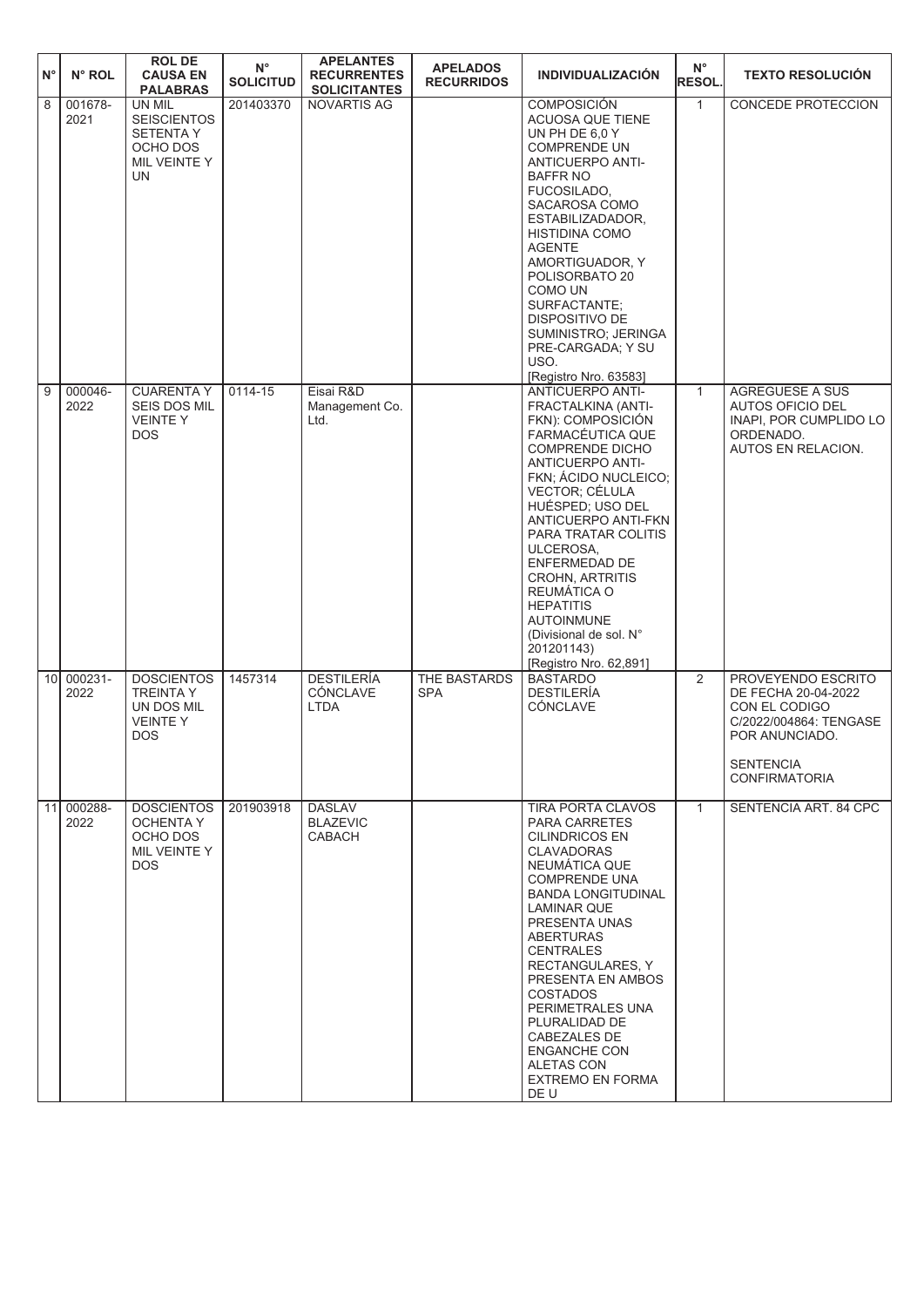| $N^{\circ}$ | $N^{\circ}$ ROL    | <b>ROL DE</b><br><b>CAUSA EN</b><br><b>PALABRAS</b>                                         | $N^{\circ}$<br><b>SOLICITUD</b> | <b>APELANTES</b><br><b>RECURRENTES</b><br><b>SOLICITANTES</b>                                                                                                                | <b>APELADOS</b><br><b>RECURRIDOS</b>                               | <b>INDIVIDUALIZACIÓN</b>                                                                                                                                                                                                                                                                                                                                                                                                                      | $N^{\circ}$<br>RESOL. | <b>TEXTO RESOLUCIÓN</b>                                                                                                                                                                                                                                                                                                                                                                                 |  |
|-------------|--------------------|---------------------------------------------------------------------------------------------|---------------------------------|------------------------------------------------------------------------------------------------------------------------------------------------------------------------------|--------------------------------------------------------------------|-----------------------------------------------------------------------------------------------------------------------------------------------------------------------------------------------------------------------------------------------------------------------------------------------------------------------------------------------------------------------------------------------------------------------------------------------|-----------------------|---------------------------------------------------------------------------------------------------------------------------------------------------------------------------------------------------------------------------------------------------------------------------------------------------------------------------------------------------------------------------------------------------------|--|
| 12          | 000292-<br>2022    | <b>DOSCIENTOS</b><br><b>NOVENTA Y</b><br>DOS DOS MIL<br><b>VEINTEY</b><br><b>DOS</b>        | 1394936                         | COMPAÑIA DE<br>PETROLEOS DE<br>CHILE COPEC,<br><b>COORDINADOR</b><br><b>INDEPENDIENTE</b><br><b>DEL SISTEMA</b><br><b>ELÉCTRICO</b><br>NACIONAL,<br><b>RENO CHILE</b><br>S.A |                                                                    | <b>RENOVA</b>                                                                                                                                                                                                                                                                                                                                                                                                                                 | $\mathbf{1}$          | CODIGO C/2022/004808:<br><b>TENGASE POR</b><br>ANUNCIADO; COMO SE<br>PIDE, A LA SOLICITUD DE<br><b>ALEGATO POR</b><br>VIDEOCONFERENCIA.CODIGC<br>C/2022/004849: TENGASE<br>POR ANUNCIADO; COMO<br>SE PIDE, A LA SOLICITUD<br>DE ALEGATO POR<br>VIDEOCONFERENCIA.CODIGC<br>C/2022/004856: TENGASE<br>POR ANUNCIADO: COMO<br>SE PIDE, A LA SOLICITUD<br>DE ALEGATO.                                       |  |
| 13          | 000297-<br>2022    | <b>DOSCIENTOS</b><br><b>NOVENTA Y</b><br>SIETE DOS<br>MIL VEINTE Y<br><b>DOS</b>            | 202002272                       | <b>CSP</b><br>TECHNOLOGIES,<br><b>INC</b>                                                                                                                                    |                                                                    | MÉTODO PARA<br><b>FORMAR Y ADHERIR</b><br>UNA ESTRUCTURA DE<br><b>POLÍMERO</b><br>ARRASTRADO A UN<br><b>SUSTRATO QUE</b><br><b>COMPRENDE EXTRUIR</b><br>UNA COMPOSICIÓN<br><b>FUNDIDA QUE</b><br><b>COMPRENDE UNA</b><br>MEZCLA DE UN<br>POLÍMERO BASE Y UN<br><b>AGENTE ACTIVO</b><br>PARTICULADO,<br>PROPORCIONAR UN<br>SUSTRATO Y APLICAR<br>LA COMPOSICIÓN A<br>UNA PARTE DEL<br>SUSTRATO POR UNIÓN<br>TÉRMICA, ENFRIAR Y<br>SOLIDIFICAR. | $\mathbf{1}$          | SENTENCIA ART. 84 CPC                                                                                                                                                                                                                                                                                                                                                                                   |  |
| 14          | 000336-<br>2022    | <b>TRECIENTOS</b><br><b>TREINTA Y</b><br>SEIS DOS MIL<br><b>VEINTEY</b><br><b>DOS</b>       | 1440438                         | <b>AGRÍCOLA</b><br><b>SILVA ENCINA</b><br>LIMITADA                                                                                                                           | <b>PACIFICBLU</b><br><b>SPA</b>                                    | <b>DON PACIFICO</b>                                                                                                                                                                                                                                                                                                                                                                                                                           | $\overline{2}$        | CODIGO C/2022/004797: A<br>LO PRINCIPAL: TENGASE<br>POR ANUNCIADO: AL<br>OTROSI: COMO SE PIDE,<br>A LA SOLICITUD DE<br><b>ALEGATO POR</b><br>VIDEOCONFERENCIA.<br><b>SENTENCIA</b><br><b>REVOCATORIA</b>                                                                                                                                                                                                |  |
|             | 15 000339-<br>2022 | <b>TRECIENTOS</b><br><b>TREINTA Y</b><br>NUEVE DOS<br>MIL VEINTE Y<br>DOS.                  | 1388134                         | <b>AGROPALMA</b><br>S/A                                                                                                                                                      | <b>SOCIEDAD</b><br>AGRÍCOLA LAS<br><b>PALMAS DE</b><br>LEYDA LTDA. | <b>AGROPALMAS</b>                                                                                                                                                                                                                                                                                                                                                                                                                             | $\mathbf{1}$          | CODIGO C/2022/004872:<br>DESE CUENTA EN SALA<br>DEL RECURSO DE<br><b>CASACION EN EL</b><br>FONDO.                                                                                                                                                                                                                                                                                                       |  |
|             | 16 000356-<br>2022 | <b>TRECIENTOS</b><br><b>CINCUENTA Y</b><br>SEIS DOS MIL<br><b>VEINTEY</b><br>DOS.           | 1440961                         | <b>FRANCISCA</b><br><b>ANDREA</b><br><b>RAMOS</b><br><b>MARTINEZ</b>                                                                                                         |                                                                    | <b>BRAIN FRIENDLY</b><br>LANGUAGE                                                                                                                                                                                                                                                                                                                                                                                                             | $\mathbf{1}$          | CODIGO C/2022/004867:<br>TENGASE PRESENTE.                                                                                                                                                                                                                                                                                                                                                              |  |
|             | 17 000421-<br>2022 | CUATROCIENTOS432534<br><b>VEINTE Y UN</b><br><b>DOS MIL</b><br><b>VEINTEY</b><br><b>DOS</b> |                                 | <b>BIOHAVEN</b><br>PHARMACEUTICAL<br><b>HOLDING</b><br><b>COMPANY</b><br><b>LIMITED</b>                                                                                      |                                                                    | NURTEC ODT                                                                                                                                                                                                                                                                                                                                                                                                                                    | 2                     | CODIGO C/2022/004863: A<br>LO PRINCIPAL: TENGASE<br>POR ANUNCIADO; AL<br>OTROSI: COMO SE PIDE,<br>A LA SOLICITUD DE<br>ALEGATO POR<br>VIDEOCONFERENCIA<br>PÓNGASE EL<br><b>CERTIFICADO</b><br>RESPECTIVO,<br><b>AGREGADO AL</b><br>EXPEDIENTE DIGITAL, EN<br>CONOCIMIENTO DE LAS<br>PARTES PARA LOS<br>EFECTOS DE LO<br>DISPUESTO EN EL<br><b>ARTÍCULO 125 DEL</b><br>CÓDIGO DE<br>PROCEDIMIENTO CIVIL. |  |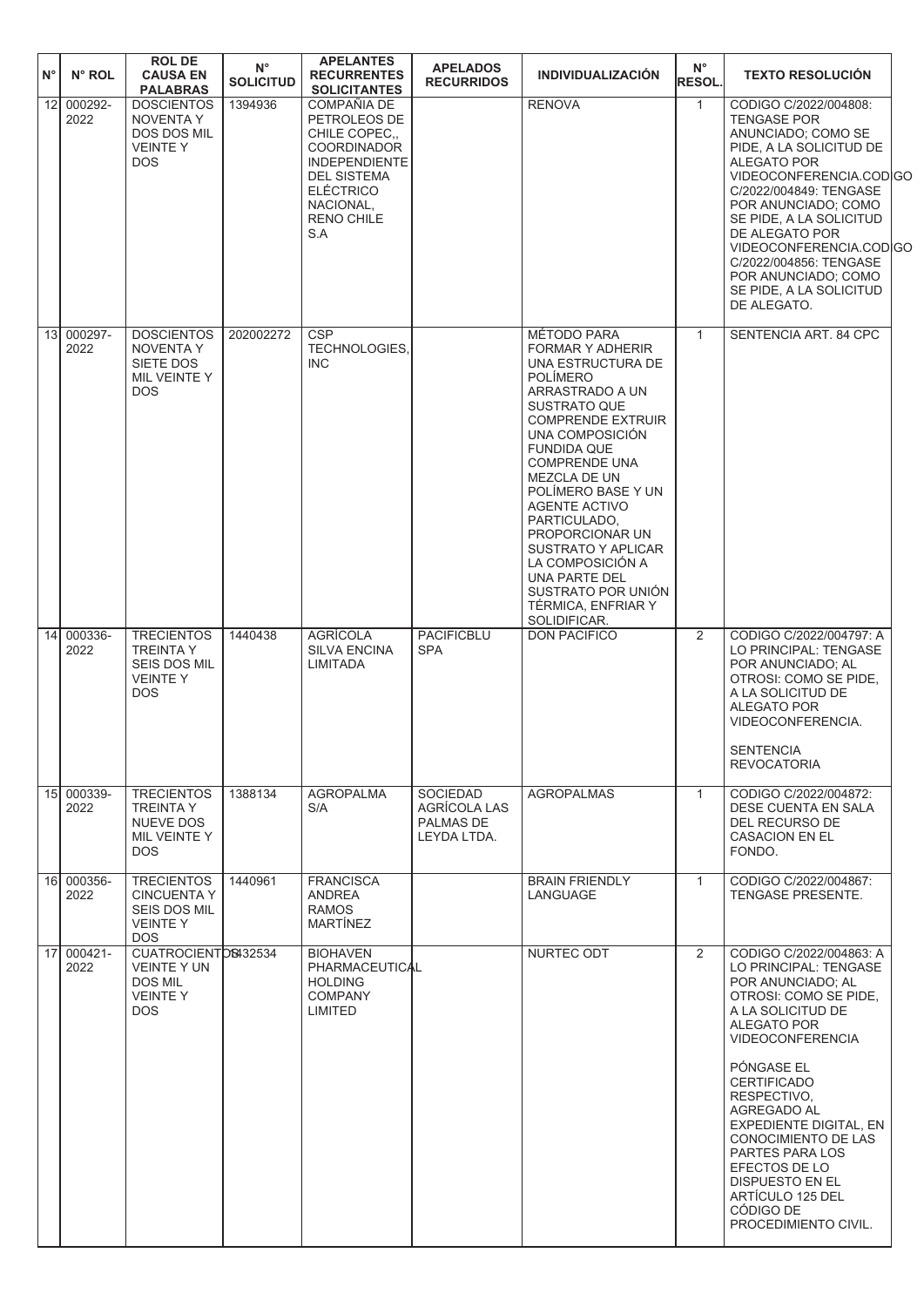| $N^{\circ}$     | N° ROL              | <b>ROLDE</b><br><b>CAUSA EN</b><br><b>PALABRAS</b>                                      | $N^{\circ}$<br><b>SOLICITUD</b> | <b>APELANTES</b><br><b>RECURRENTES</b><br><b>SOLICITANTES</b>        | <b>APELADOS</b><br><b>RECURRIDOS</b>                     | <b>INDIVIDUALIZACIÓN</b>              | $N^{\circ}$<br>RESOL. | <b>TEXTO RESOLUCIÓN</b>                                                                                                                                                                                                                                                                                                                                                                                                                                                                                                                                                               |
|-----------------|---------------------|-----------------------------------------------------------------------------------------|---------------------------------|----------------------------------------------------------------------|----------------------------------------------------------|---------------------------------------|-----------------------|---------------------------------------------------------------------------------------------------------------------------------------------------------------------------------------------------------------------------------------------------------------------------------------------------------------------------------------------------------------------------------------------------------------------------------------------------------------------------------------------------------------------------------------------------------------------------------------|
|                 | 18 000423-<br>2022  | CUATROCIENTOS395156<br><b>VEINTEY</b><br><b>TRES DOS</b><br>MIL VEINTE Y<br><b>DOS</b>  |                                 | SANCHEZ &<br>SANCHEZ SPA                                             |                                                          | <b>SLEEPY</b>                         | 2                     | CODIGO C/2022/004866:<br>TENGASE PRESENTE LA<br>DELEGACIONCODIGO<br>C/2022/004868: A LO<br>PRINCIPAL: TENGASE<br>POR ANUNCIADO; AL<br>PRIMER OTROSI: COMO<br>SE PIDE, A LA SOLICITUD<br>DE ALEGATO POR<br><b>VIDEOCONFERENCIA: AL</b><br><b>SEGUNDO OTROSI:</b><br>TENGASE PRESENTE.<br><b>SENTENCIA</b><br><b>CONFIRMATORIA</b>                                                                                                                                                                                                                                                      |
| 19 <sup>1</sup> | 000427-<br>2022     | CUATROCIENTOS375529<br><b>VEINTEY</b><br>SIETE DOS<br>MIL VEINTE Y<br>DOS.              |                                 | CORPORACIÓN<br>CHILENA DE<br><b>INVESTIGACIÓN</b><br><b>DEL AGUA</b> |                                                          | <b>REVEAL CITY</b><br><b>SENTINEL</b> | 2                     | CODIGO C/2022/004839:<br><b>TENGASE POR</b><br>ANUNCIADO Y COMO SE<br>PIDE, A LA SOLICITUD DE<br>ALEGATO POR<br>VIDEOCONFERENCIA<br><b>SENTENCIA</b><br><b>CONFIRMATORIA</b>                                                                                                                                                                                                                                                                                                                                                                                                          |
|                 | 20 000436-<br>2022  | CUATROCIENTOS865301<br><b>TREINTA Y</b><br>SEIS DOS MIL<br><b>VEINTEY</b><br><b>DOS</b> |                                 | <b>3M COMPANY</b>                                                    |                                                          | <b>ATTEST</b>                         | 2                     | CODIGO C/2022/004826: A<br>LO PRINCIPAL: TENGASE<br>PRESENTE LA<br>DELEGACION; AL PRIMER<br><b>OTROSI: TENGASE POR</b><br>ANUNCIADO; AL<br>SEGUNDO OTROSI:<br>COMO SE PIDE, A LA<br>SOLICITUD DE ALEGATO<br><b>POR</b><br>VIDEOCONFERENCIA; AL<br><b>TERCER OTROSI: POR</b><br>REITERADOS LOS<br><b>DOCUMENTOS</b><br>SEÑALADOS.<br><b>SENTENCIA</b><br><b>CONFIRMATORIA</b>                                                                                                                                                                                                          |
|                 | 21  000440-<br>2022 | CUATROCIENTDS411869<br><b>CUARENTA</b><br><b>DOS MIL</b><br><b>VEINTEY</b><br>DOS.      |                                 | <b>INPOCRU SPA</b>                                                   | - INVERSIONES<br>Y ASESORÍAS<br>RAMAS SPA,<br>MAHOU, S.A | LA BARRIKA<br><b>ENVEJECIDA</b>       | 3                     | CODIGOC/2022/004821:<br>TENGASE PRESENTE LA<br>DELEGACION.CODIGOC/2022/00<br><b>TENGASE POR</b><br>ANUNCIADO Y COMO SE<br>PIDE, A LA SOLICITUD DE<br><b>ALEGATO POR</b><br>VIDEOCONFERENCIA.CODIGO<br>C/2022/004858: TENGASE<br>PRESENTE; POR<br>ACOMPAÑADOS.<br>CODIGOC/2022/004862:<br><b>TENGASE POR</b><br>ANUNCIADO; COMO SE<br>PIDE, A LA SOLICITUD DE<br><b>ALEGATO</b><br>CODIGO C/2022/004807: A<br>LO PRINCIPAL: TENGASE<br>POR ANUNCIADO; AL<br>OTROSI: COMO SE PIDE,<br>A LA SOLICITUD DE<br>ALEGATO POR<br>VIDEOCONFERENCIA.<br><b>SENTENCIA</b><br><b>CONFIRMATORIA</b> |